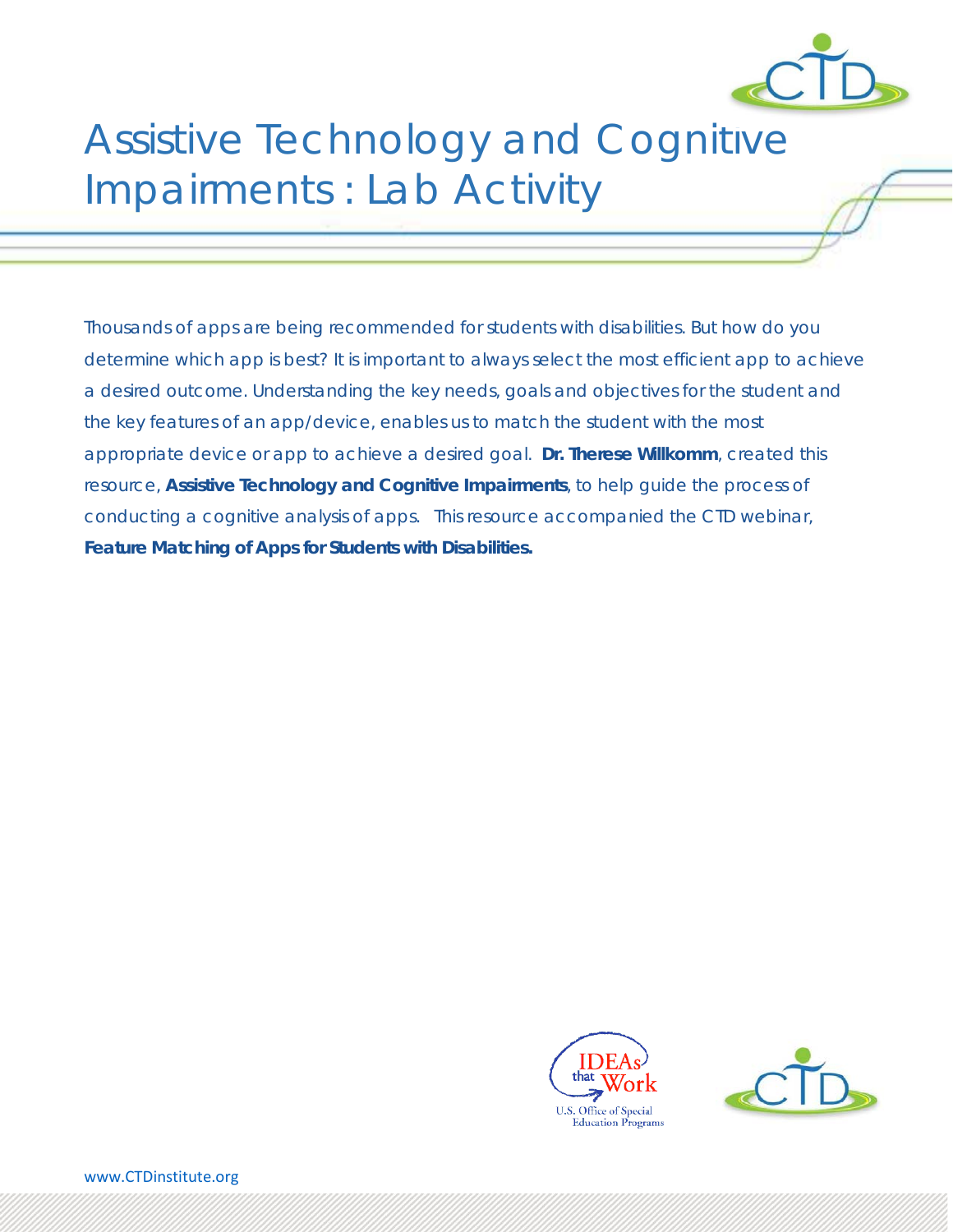# Assistive Technology and Cognitive Impairments: Lab Activity

**Therese Willkomm, PhD, ATP**

#### Conducting a Cognitive Demand Analysis for a Reminding Device or App

- 1. Select three different devices or an apps
- 2. Spend about 20 minutes exploring the devices, apps, and determine how to programming the app or device.
- *3. Create a reoccurring reminder to take the trash out at 7 AM every Friday*
- 4. Conduct an activity analysis related to the **cognitive demands associated with programming** the device or app.
- 5. Write down each task, starting with turning the device on, reading instructions, finding the app, processing the Information on the screen such as
- 6. Describe the information processing demands associate with programing the specific reminder,: Reading, Comprehending the Information, Correctly Interpreting the Information, Synthesizing the Information,
- 7. Inputting information:, scrolling, swiping, tapping, typing, selecting, sequencing, speaking, auditory prompts. visual prompts, using voice, pictures, video, sounds
- 8. Conduct an activity analysis related to the **cognitive demands associated with responding to prompt** to take the trash out at 7 AM on Friday
- 9. How is the prompt received: ie picture, auditory sound, music, voice, vibration, swipe to open, reading text, interpreting text, checking off task has been completed
- 10. What is required of the person to interact with the device or app once they are prompted ie: swipe to open, reading text, interpreting text, checking off task has been completed; or just listen, see or watch and complete the task without touching the device
- 11. Determine how you would adapt the device or the app to reduce cognitive demand
- 12. Determine which of the three apps have the least cognitive demands for programming, Explain Why
- 13. Determine which of the three apps have the least cognitive demands for completing a task once prompted. Explain why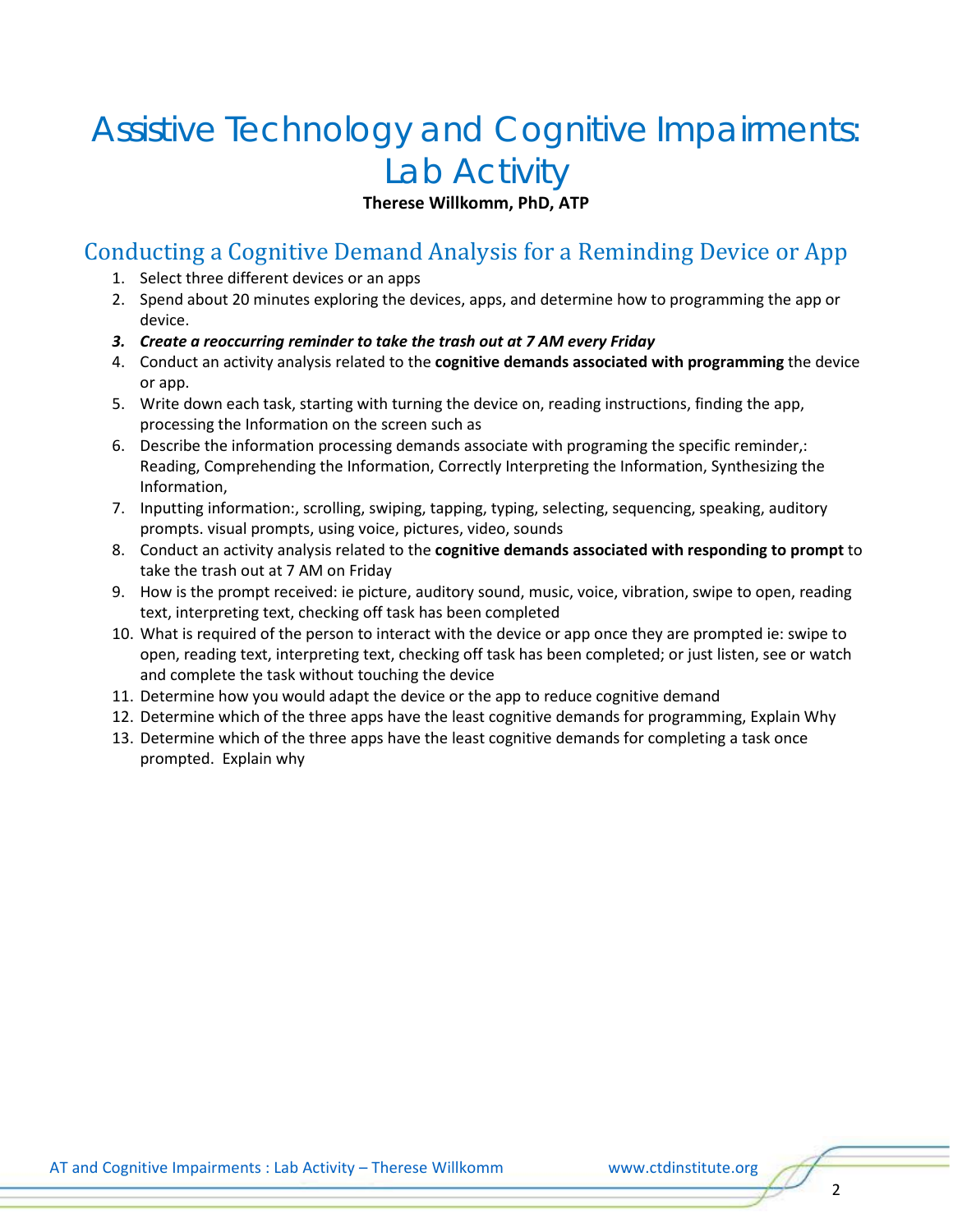## Cognitive demand analysis for programming the app.

- 1. Describe the information processing demands associate with programing the specific reminder,: Reading, Comprehending the Information, Correctly Interpreting the Information, Synthesizing the Information
- 2. Inputting information:, scrolling, swiping, tapping, typing, selecting, sequencing, speaking, auditory prompts. visual prompts, using voice, pictures, video, sounds

Name of App/Device: \_\_\_\_\_\_\_\_\_\_\_\_\_\_\_\_\_\_\_\_\_\_\_\_\_\_\_\_\_\_\_\_\_\_\_\_\_\_\_\_\_\_\_\_\_\_\_\_\_\_\_\_\_\_\_\_\_\_\_\_\_\_\_\_\_

|                | <b>Task Description for</b><br>inputting the required<br>information for a<br>reoccurring prompts on<br>Fridays at 7:00 am to take<br>the garbage out | <b>Information</b><br><b>Processing</b><br>methods<br>required | Inputting<br>information<br>methods<br>required | How Might you adapt or modify<br>this task |
|----------------|-------------------------------------------------------------------------------------------------------------------------------------------------------|----------------------------------------------------------------|-------------------------------------------------|--------------------------------------------|
| $\mathbf{1}$   |                                                                                                                                                       |                                                                |                                                 |                                            |
| $\overline{2}$ |                                                                                                                                                       |                                                                |                                                 |                                            |
| 3              |                                                                                                                                                       |                                                                |                                                 |                                            |
| $\overline{4}$ |                                                                                                                                                       |                                                                |                                                 |                                            |
| 5              |                                                                                                                                                       |                                                                |                                                 |                                            |
| 6              |                                                                                                                                                       |                                                                |                                                 |                                            |
| $\overline{7}$ |                                                                                                                                                       |                                                                |                                                 |                                            |
| 8              |                                                                                                                                                       |                                                                |                                                 |                                            |
| 9              |                                                                                                                                                       |                                                                |                                                 |                                            |